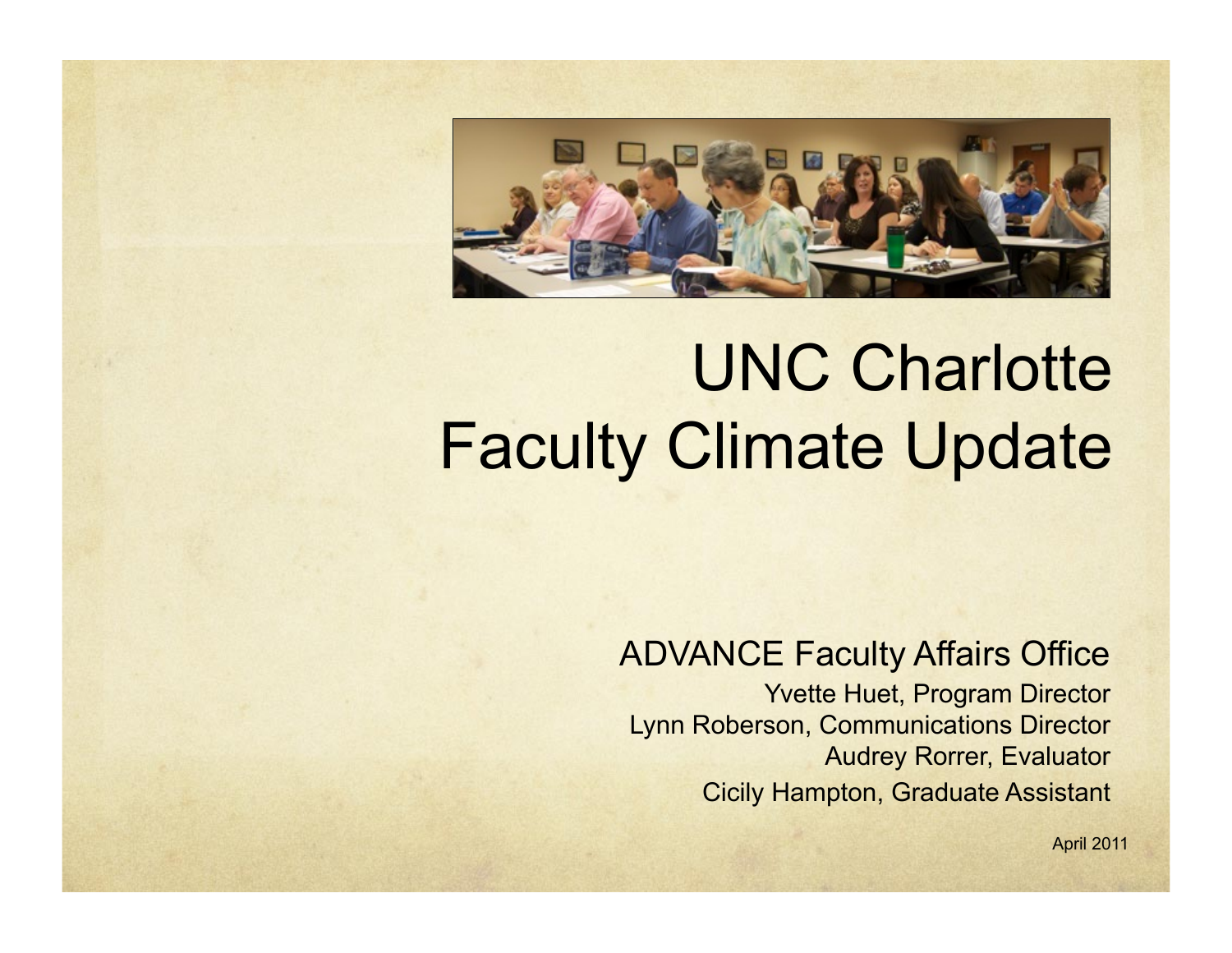# Agenda

What is faculty climate and why is it important?

Overview of results and interpretations

Opportunity for discussion and next steps



Survey measures Overall job satisfaction Diversity equity Intent to stay at UNC Charlotte Work-life balance Department chair satisfaction Sense of campus community **Mentoring** Descriptive demographics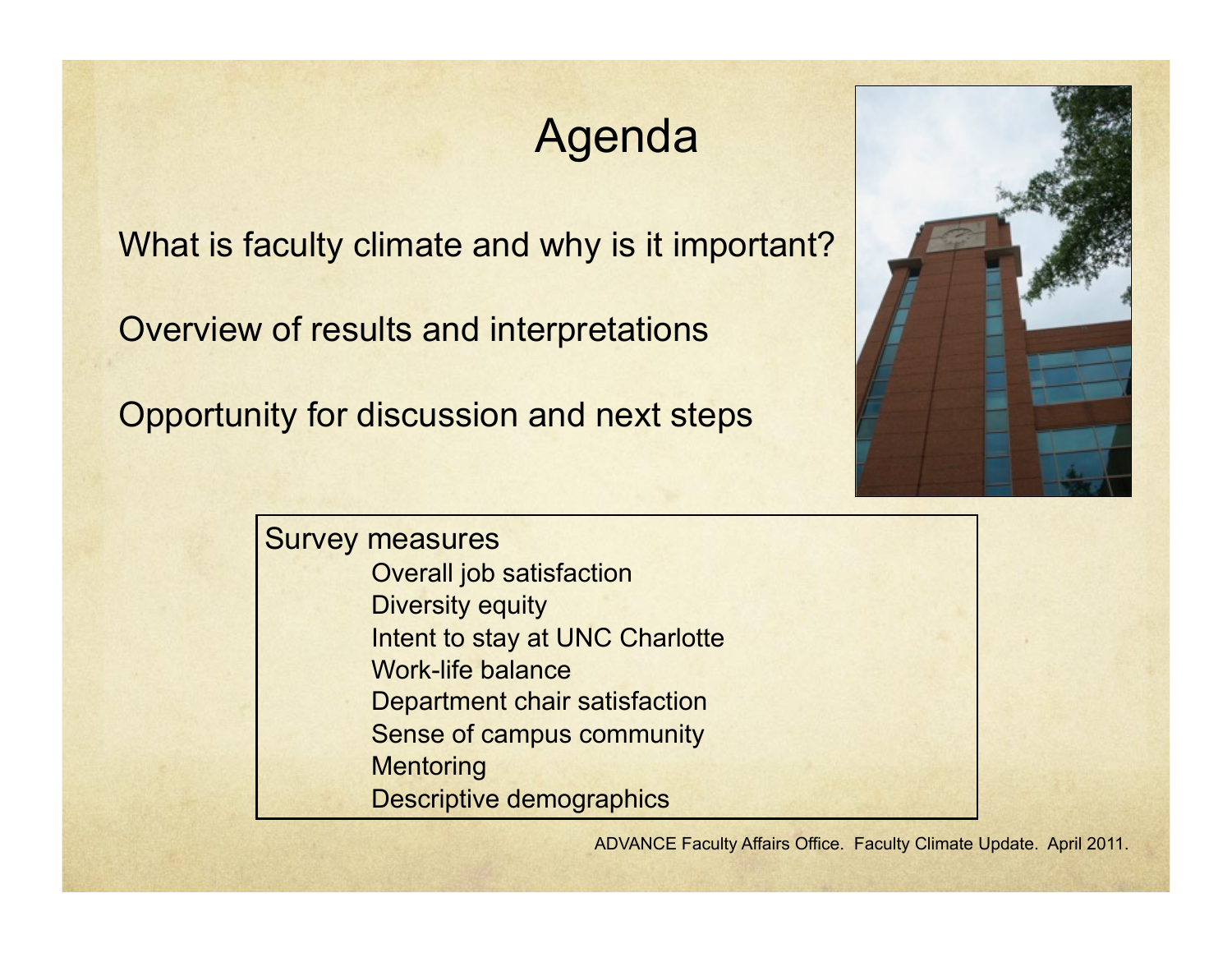# Status Update

#### Institutional Faculty Climate Report

Summary of faculty perceptions

Reports by College have been made to Deans and Provost

#### College Faculty Diversity Scorecards

- Snapshot of college comparison to institution overall
- Faculty gender and ethnicity comparisons to national data
- Faculty recruitment, tenure, and promotion analysis

Current: All colleges are discussing implications in diversity committees and/or strategic planning process

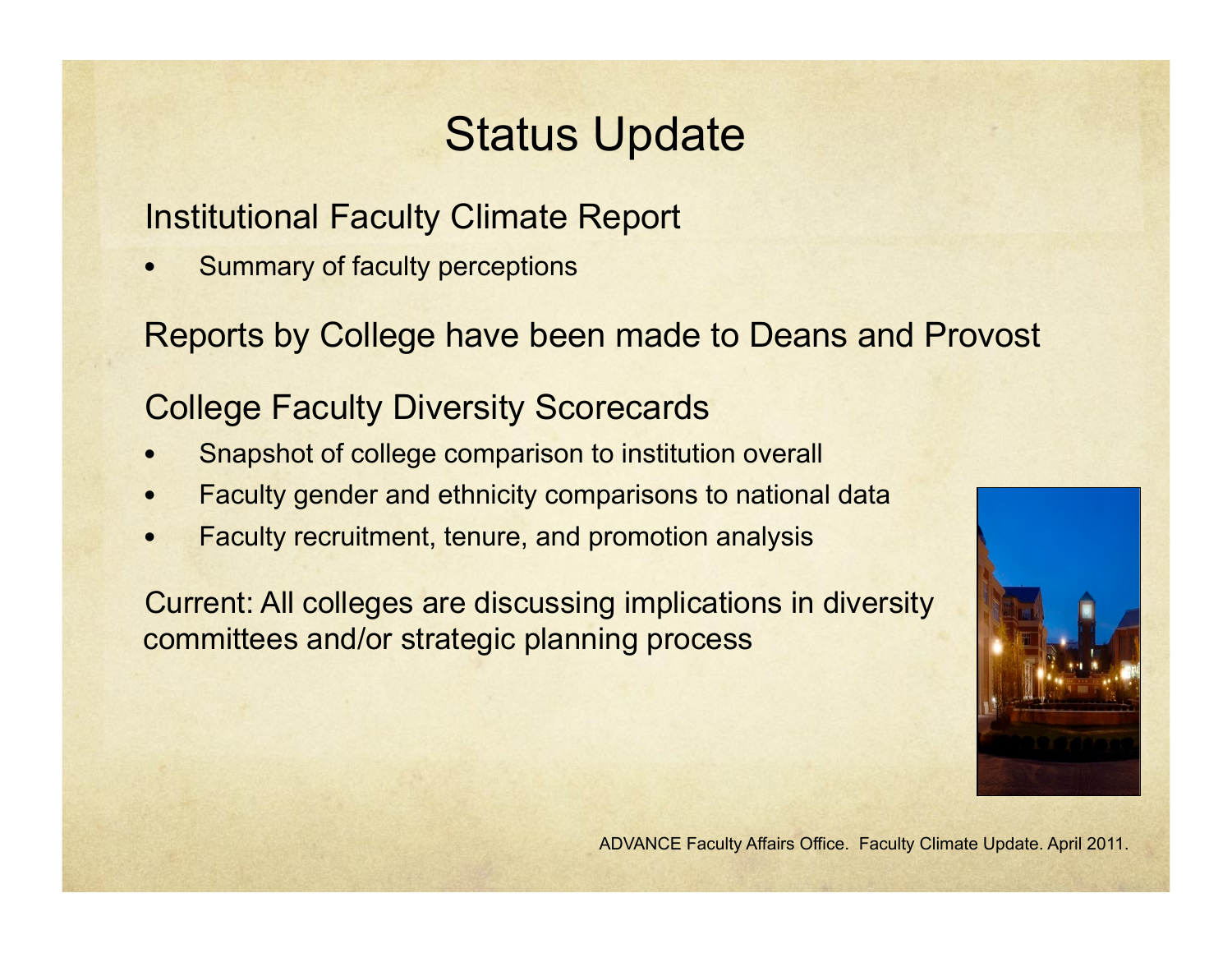### Top 3 Outcomes

#### Growth Areas:

•*Tenure and promotion policies* **need to be clear** and **communicated**  •*Diversity equity* is less positively rated at the departmental level

•*Intent to stay* is something to watch

#### **Exemplary Areas:**

•Department Chairs are positively rated •Sense of community is strong •Mentoring is taking place

Findings corroborate past findings from HERI and COACHE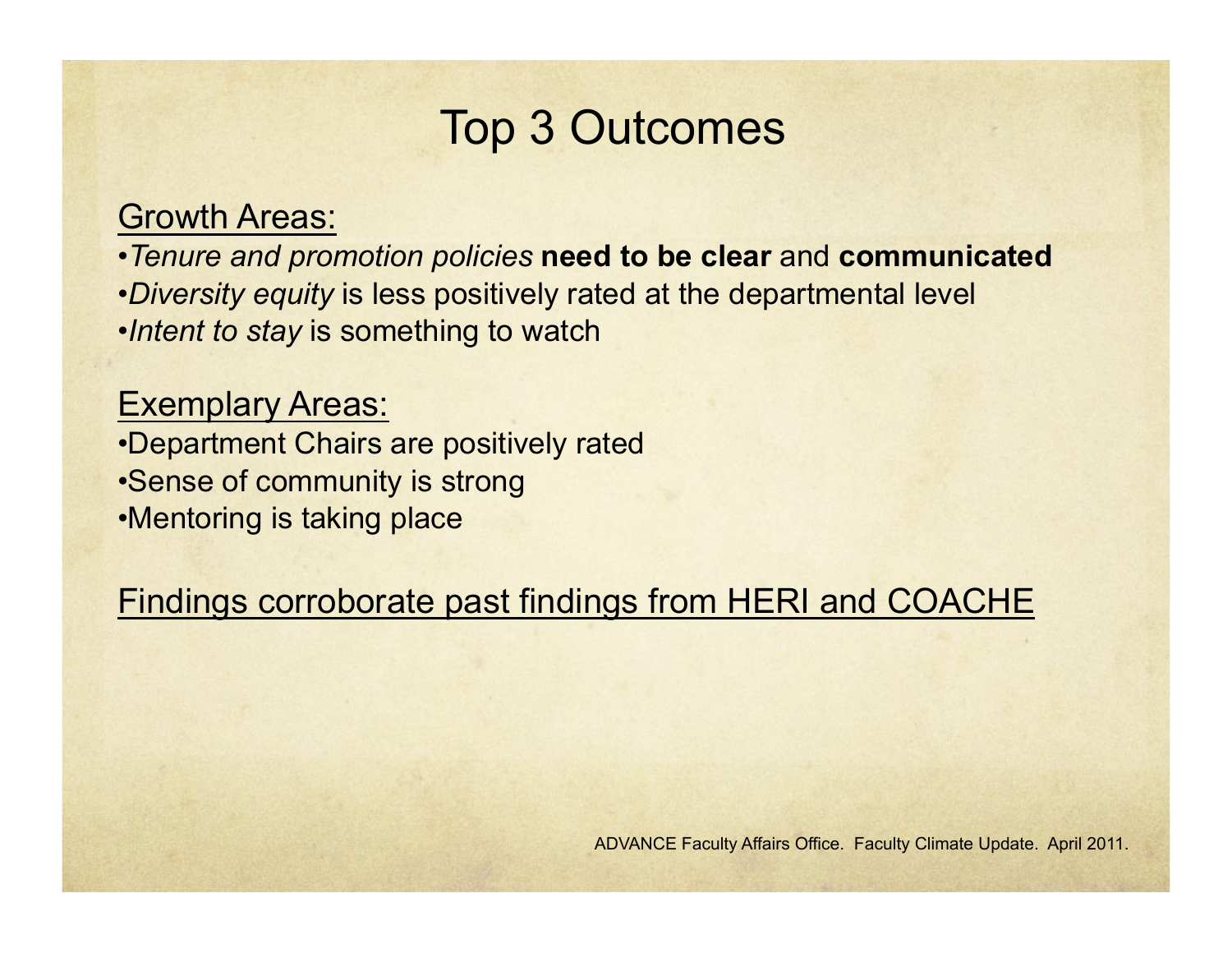### Job Satisfaction

Job satisfaction is generally positive among faculty Construct mean = 3

Significant differences by gender and rank **Women** and those respondents who did not specify gender reported **lower levels of job satisfaction than men** 

- **Associate professors reported significantly less job satisfaction** than Assistant and Full Professors
- **Associate level faculty reported being dissatisfied/very dissatisfied with their salary and benefits** more than Assistant and Full Professors

Multiple & diverse strategies for achieving career aspirations are accepted /rewarded

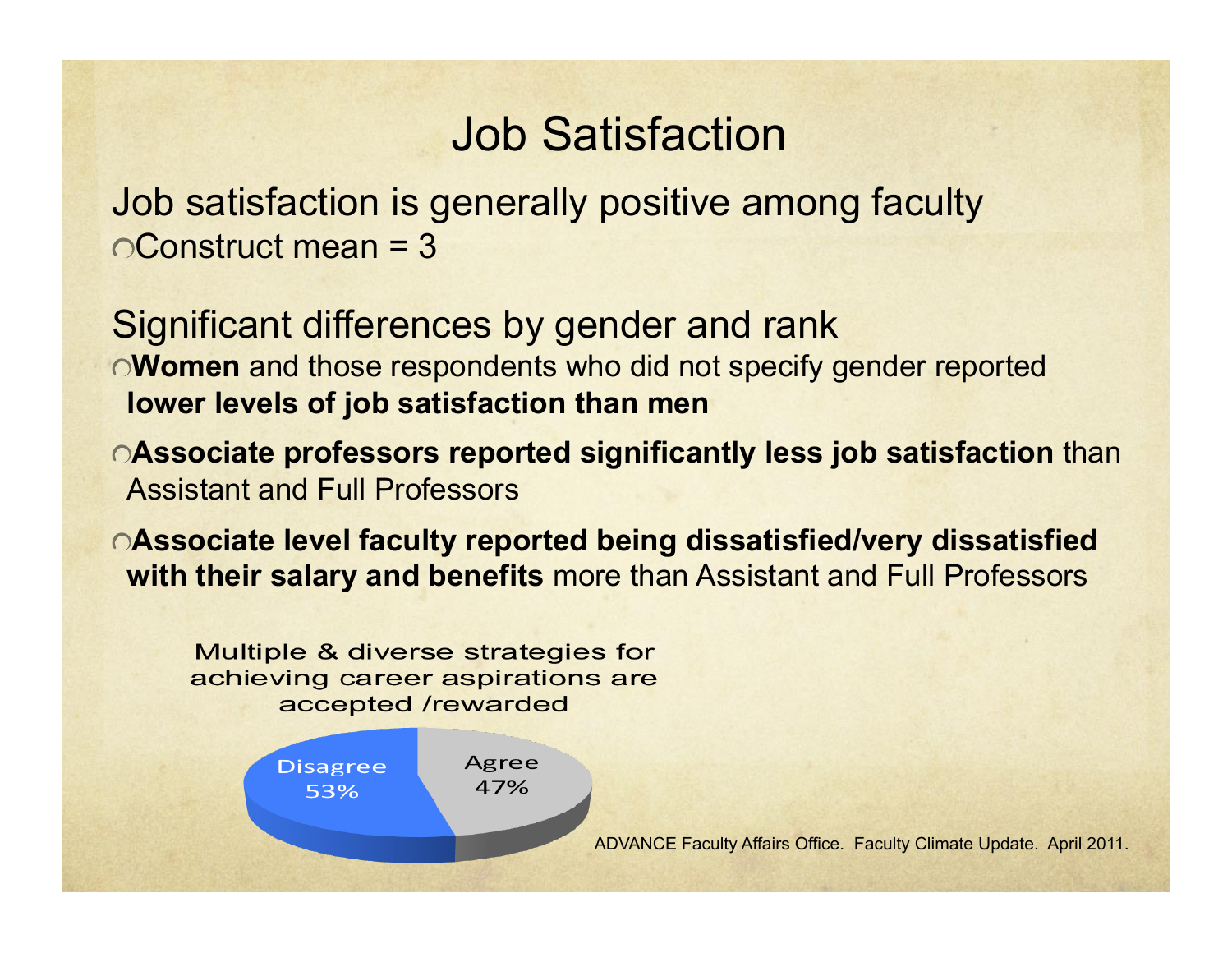# Diversity Equity

Overall, faculty report that they *do not feel discrimination* based upon ethnicity, gender, age, sexual orientation or physical disability by either their faculty colleagues or by students

- 24% reported that they "sometimes" feel left out at work because of their gender  $\bigcap$
- 20% reported that they "sometimes" feel left out at work because of their age  $\bigcap$
- Faculty rate *university diversity equity higher at the university level than at the*   $\Omega$ *departmental level* for all areas except sexual orientation and physical disability

**Percentages of Positive Agreement with the Statements: Overall, I believe my [department] [university] climate is an equitable environment for [gender, cultural differences....]** 

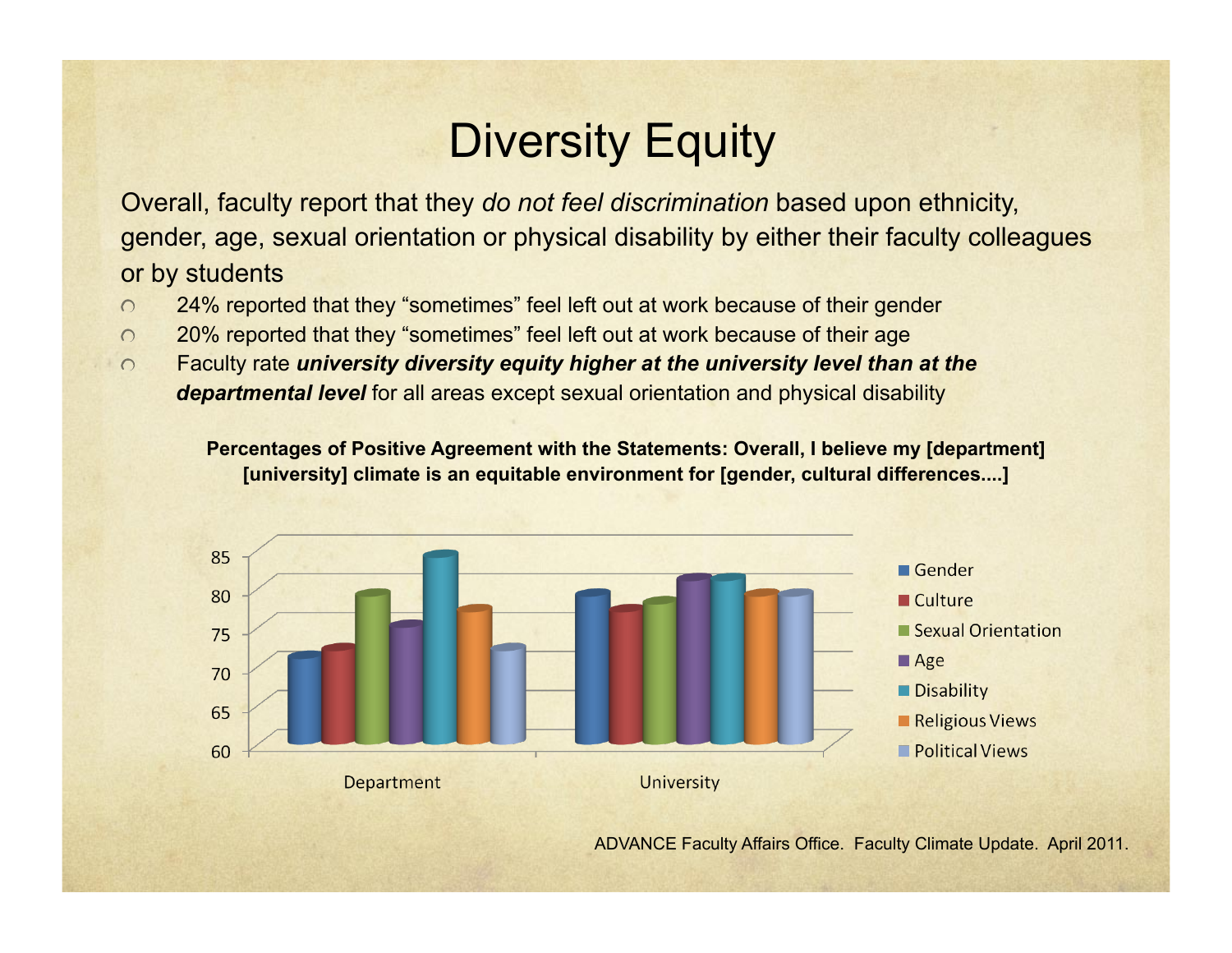### Intent to Stay

#### **Associate faculty reported less intent to stay at UNC Charlotte than Full and Assistant Professors**





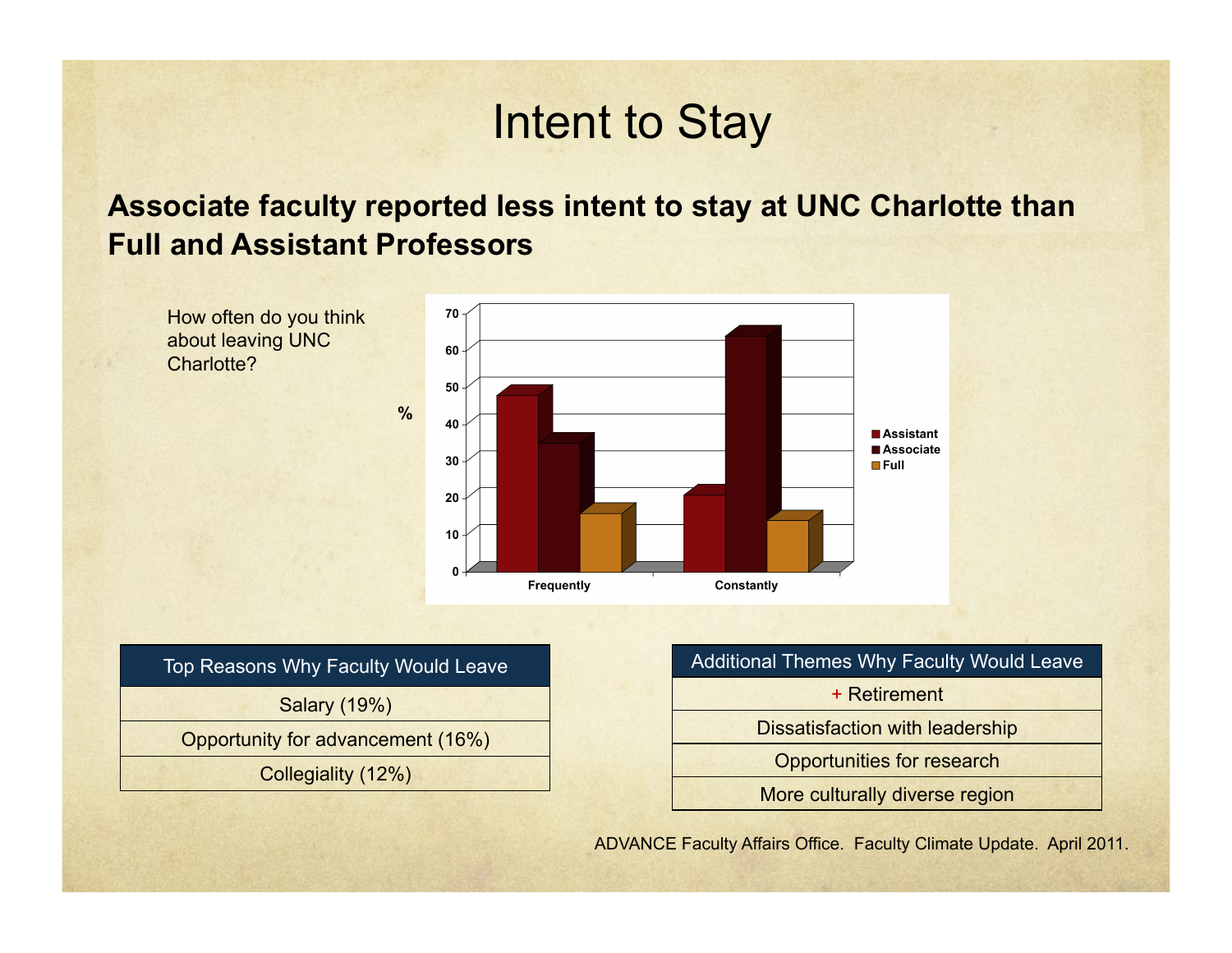### Additional Findings

- **79% report satisfaction with their Department Chair's ability to keep faculty informed**
- **50% report having a UNCC mentor**
- **More women report having a mentor**



- **84% report being satisfied/**  $\bigcap$ **very satisfied with interpersonal and social relationships with colleagues**
- **84% feel that their workload**   $\bigcap$ **is overwhelming**